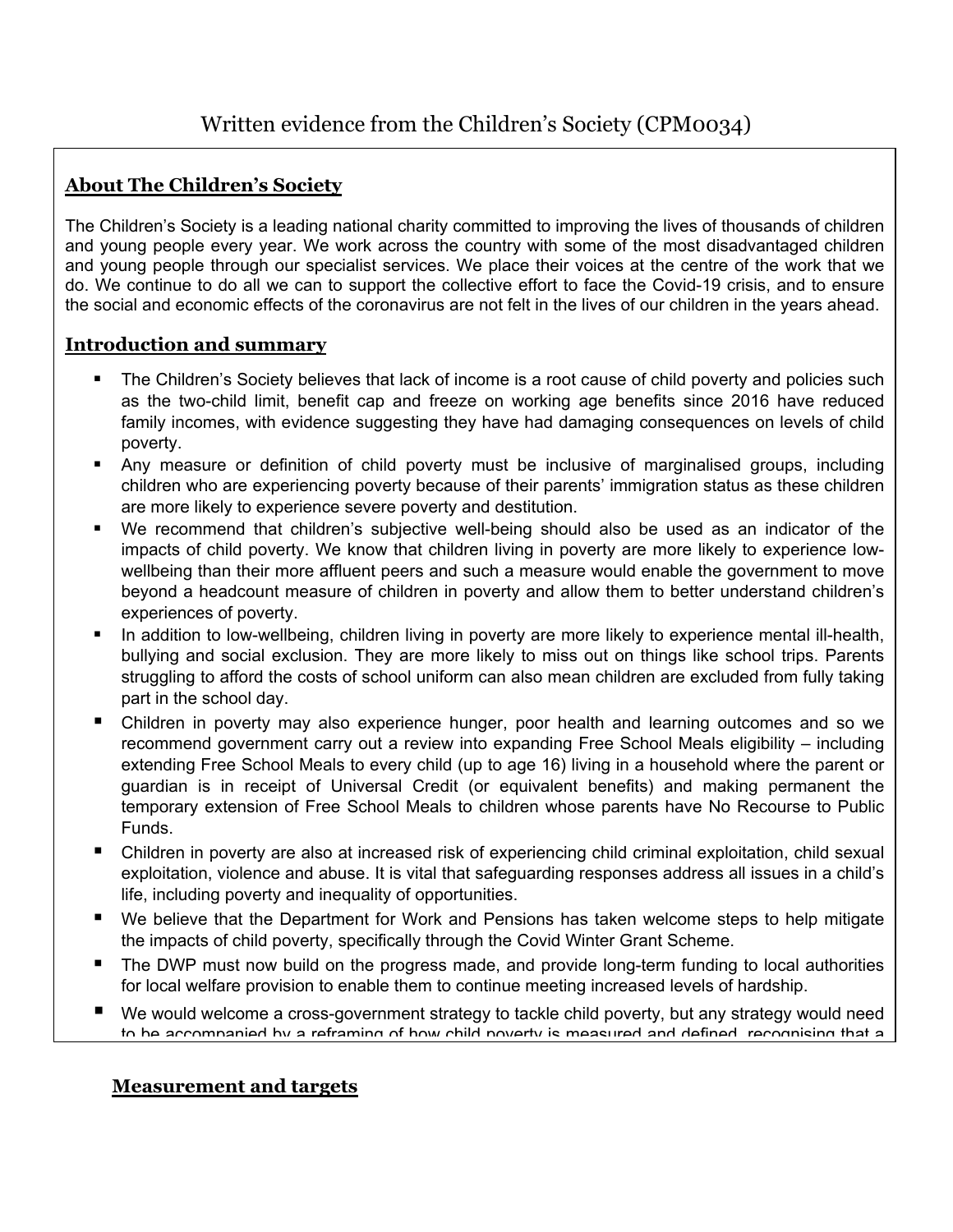## **How should child poverty be measured and defined?**

The Children's Society believes that any measure or definition of child poverty should take into account lack of income as a root cause of poverty.

The Welfare Reform and Work Act 2016 removed the duty on the Government to report on four key income-based indicators of child poverty: relative low income, combined low income and material deprivation, absolute low income and persistent poverty. These measures ensured the scale of child poverty in the UK was measured and understood, and helped to drive social action to eliminate this. Since 2016, the government have instead published data on children living in workless households and the educational attainment of children as measures of poverty.

While these measures and outcomes are important, they fail to provide a full picture of child poverty and detract from the fact that poverty is very much linked to income. For example, the government's own figures show that 72% of children living in poverty are living in families where at least one adult works.<sup>1</sup> This shows employment does not always quarantee a route out of poverty and child poverty is not simply defined or measured by worklessness. Child poverty is multifaceted and measures must take this into account.

We know that some groups are disproportionately affected by poverty and it's important that any measure of child poverty captures this. For example, children who are facing poverty because of their parents' immigration status should be represented in measures, especially as we know that for many families, their children's experience of material deprivation is caused in part by Home Office conditions placed on their status. For example, our research has shown that the No Recourse to Public Funds condition and other immigration policies cause thousands of children to grow up in long-term poverty, trapped in cycles of homelessness, destitution and mounting debt. Home Office restrictions hit such families on low income most severely and are made worse by other factors, including being an ethnic minority, having a disability or being a single parent. <sup>2</sup>

#### **Measurement of Children's Subjective Well-being<sup>3</sup>**

We recommend that when measuring child poverty and its impacts, the government should use children's subjective well-being as an indicator. We recommend that the Treasury and Cabinet Office should lead, and fund, a cross-government programme of comprehensive measurement of children's subjective well-being in England.

Children living in poverty are more likely to experience low well-being than their more affluent peers. A measurement of children's subjective well-being would enable the government to move beyond a headcount of the numbers of children living in poverty. While the data which shows 4.2 million children are living in poverty in the United Kingdom is useful in understanding the scale of child poverty, a well-being measurement would enable the government to move beyond this and better understand children's experiences, including how growing up in poverty impacts their well-being and lives as a whole.

<sup>1</sup> <https://www.gov.uk/government/statistics/households-below-average-income-199495-to-201819>

<sup>2</sup> <https://www.childrenssociety.org.uk/sites/default/files/2020-10/a-lifeline-for-all-summary.pdf>

<sup>&</sup>lt;sup>3</sup> More detail on The Children's Society's proposal for a national measurement of children's subjective well-being is freely available on request.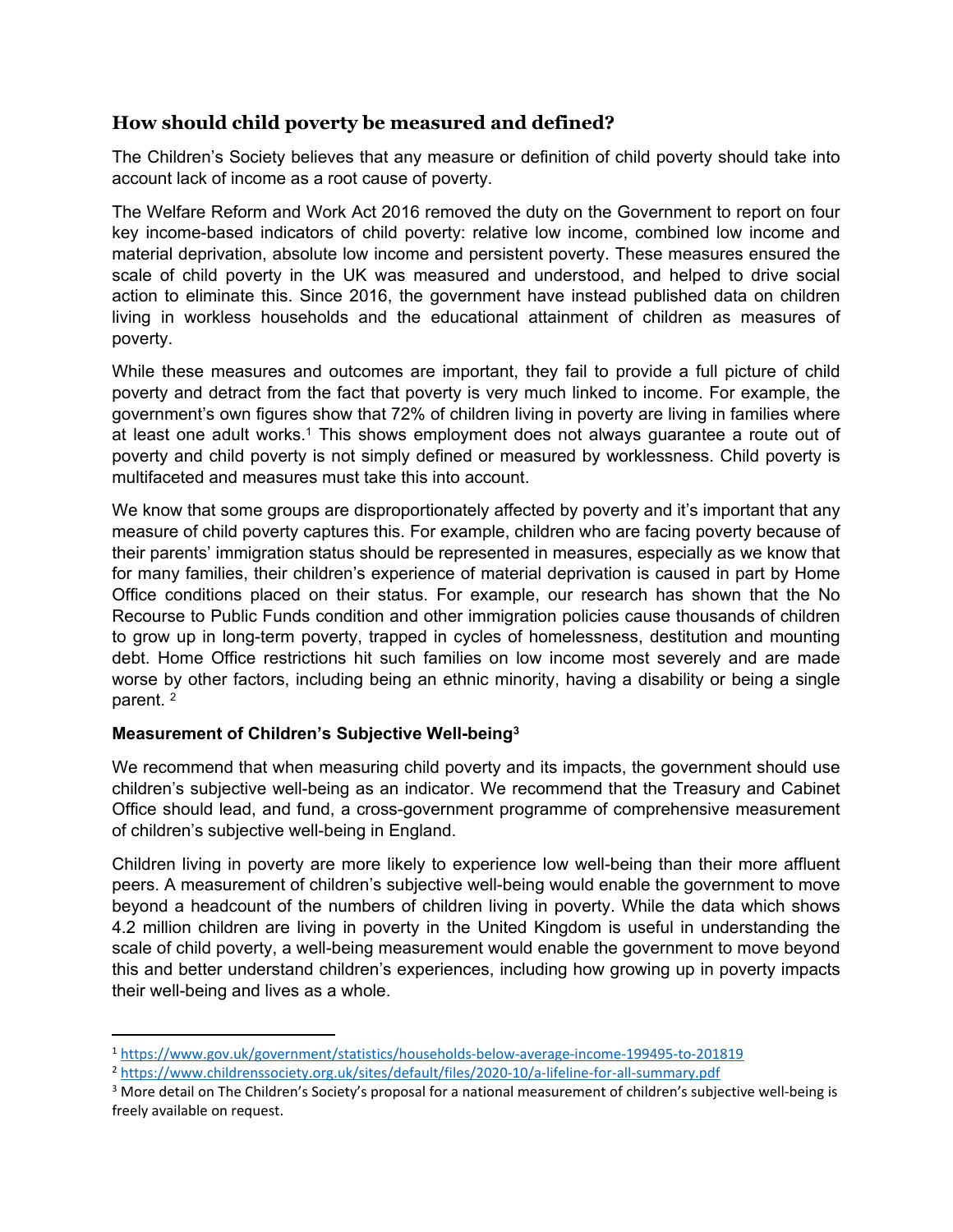It would also enable the government to better target and direct investment in support services, helping to mitigate against the impacts of child poverty. For example, the best available data suggests that the proportion of children (aged 15) growing up with low well-being is almost twice as large in Birmingham (16%), where 41.6% of children are living in poverty, than it is in Woking (10%), where 21.6% of children live in poverty.4,5

## **What has been the effect of removing from law the targets in place between 2010 and 2016?**

The removal of targets has meant there is little impetus for the government to prioritise tackling child poverty. Child poverty has continued to rise steadily since 2012 and latest government figures estimate that 4.2 million children are living in poverty.<sup>6</sup>

While the removal of targets may be responsible for contributing to rising levels of child poverty, the Welfare Reform and Work Act 2016 also introduced a raft of welfare reforms that have reduced family incomes, and increased child poverty.

The reforms introduced a freeze on most working age benefits until 2020 and although benefits were uprated at a rate of 1.7% in April 2020, a great deal of value has been lost since 2016 and many families are now worse off; it was estimated that the benefits freeze cut around £560 per year from families living in poverty.<sup>7</sup>

The introduction of a limit to the child element of Child Tax Credit and the child element of Universal Credit to a maximum of two children per household, regardless of household need, has had damaging consequences for children. Child Poverty Action Group estimate that 1.8 million children will be living in families affected by the two-child limit in 2023/24 and of those, an estimated 300,000 children will be pushed into poverty and a further one million will be pushed deeper into poverty by the two-child limit. $8$ 

The benefit cap has also had negative impacts for children and families living in poverty. Our evidence collected from emergency financial support services at the frontline of the Coronavirus pandemic shows that groups such as lone parents and those with young children who may find it difficult to work are being affected by the cap. Families subject to the cap have been unable to benefit from the £20 uplift in the Universal Credit standard allowance or the uprated Local Housing Allowance.<sup>9</sup> This has limited families' incomes and we heard how some families affected by the cap are routinely accessing foodbank support to feed their children. This demonstrates the need to reverse damaging policies such as the benefit cap and the two-child limit.

<sup>5</sup> End Child Poverty coalition local child poverty statistics, calculated for 2018-19. Available from: <http://www.endchildpoverty.org.uk/child-poverty-in-your-area-201415-201819/>

<sup>4</sup> <https://www.childrenssociety.org.uk/information/professionals/resources/good-childhood-report-2020>

<sup>6</sup> <https://www.gov.uk/government/collections/households-below-average-income-hbai--2>

<sup>7</sup> <https://www.jrf.org.uk/report/end-benefit-freeze-stop-people-being-swept-poverty>

<sup>8</sup> <https://cpag.org.uk/sites/default/files/files/All%20Kids%20Count%20report%20FINAL.pdf>

<sup>9</sup>[https://coordinatedcommunitysupport.org.uk/sites/default/files/Emergency%20Support%20Evidence%20Note%2](https://coordinatedcommunitysupport.org.uk/sites/default/files/Emergency%20Support%20Evidence%20Note%207.pdf) [07.pdf](https://coordinatedcommunitysupport.org.uk/sites/default/files/Emergency%20Support%20Evidence%20Note%207.pdf)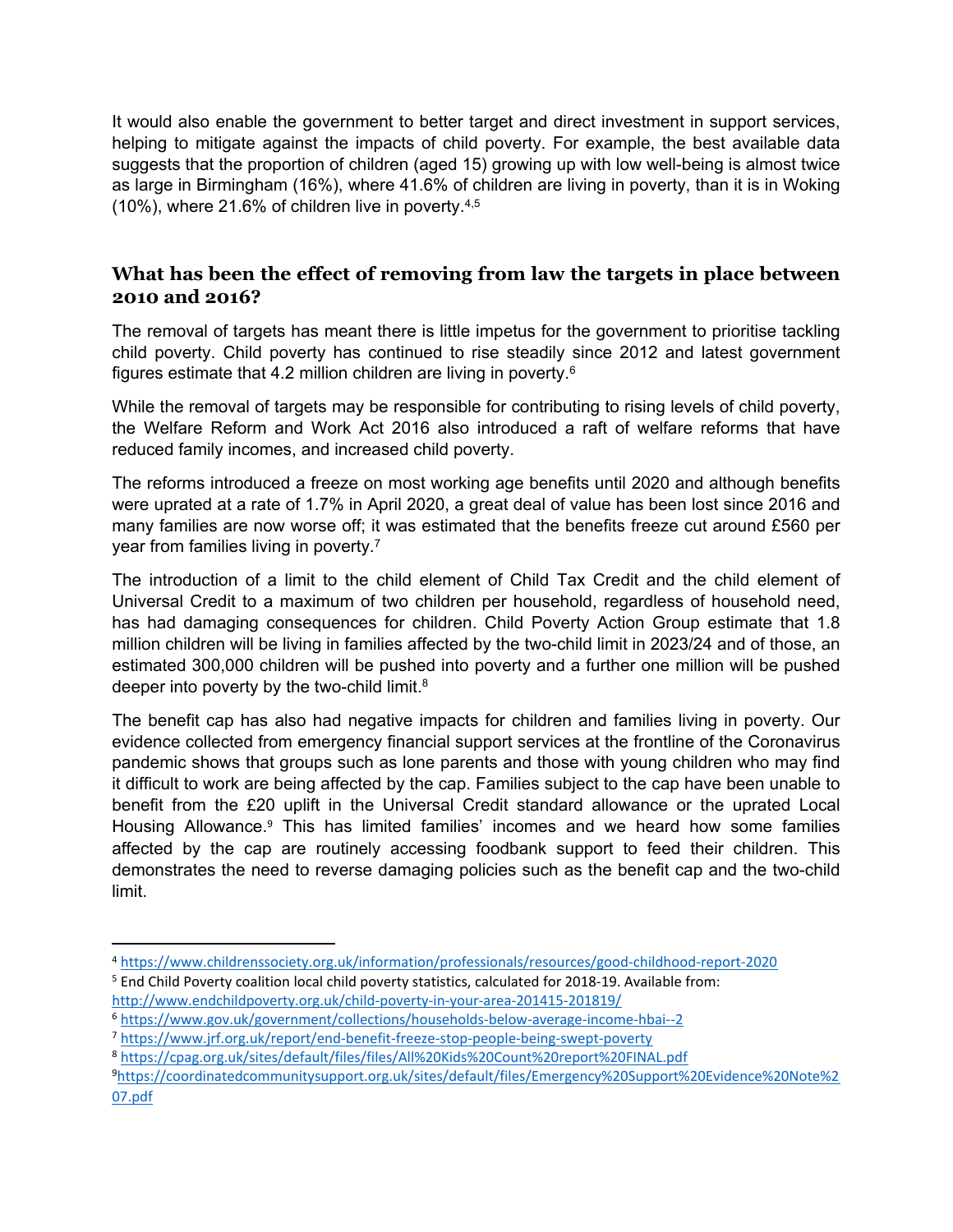In order to reduce child poverty, we recommend that the government reintroduces key targets for eradicating child poverty. However, it is vital that these targets are accompanied by a recognition that the best way to reduce child poverty is to ensure that all families have access to adequate levels of income to lift them out of poverty. Improvements to levels of support via the social security system and ensuring all parents can access well-paid, quality employment will mean that families have more income and fewer children will be living in poverty.

## **What is the impact of child poverty and how can it best be measured?**

Growing up in poverty can have far reaching and negative consequences. The Children's Society's research has highlighted how the experiences of child poverty can affect children's lives in a variety of ways, including their ability to afford basic essentials, their mental health and well-being and their safety.

#### **Families struggling to afford the basics**

Our research has shown that families living in poverty struggle to afford essentials such as food, access to school uniform, a secure place to call home and the same experiences as other young people.<sup>10</sup> This means that often, parents have to make the difficult decision to cut back on areas of their household budget to help make ends meet.

Our research on children in migrant families shows how families can spiral into poverty without access to the social security safety net when crisis hits, or when the NRPF condition perpetuates their financial hardship. The children in these families often go without things that other children get to enjoy such as school trips and days out with the family. One father told us that if his son's classmates were going on a trip, he would not take him to school that day because he did not want his son to see his friends going and have to stay behind. Missing out on these experiences is undoubtedly tough on the children involved, who may not fully understand why they are not able to do things that they perhaps could in the past or which they see their peers doing. But being excluded from educational visits is also likely to have a detrimental impact on their school attainment, their learning and development.<sup>11</sup>

Research into the costs of school uniforms<sup>12</sup> found that one in five families from lower income backgrounds reported cutting back on food and other essentials because of school uniform costs, compared to one in nine families with higher incomes, highlighting how uniform costs have a disproportionate impact on those children and families already facing financial barriers. Nearly one in five parents from low-income households also reported borrowing money from someone else because of high uniform costs, compared with around one in 13 families with higher incomes.

The cost of school uniforms is having a serious impact on children and their ability to make the most of their education. Our survey showed that nearly a quarter (23%) of parents said that the cost of school uniform had meant their child had worn ill-fitting, unclean or incorrect uniform.

<sup>&</sup>lt;sup>10</sup> Our research into housing insecurity highlighted the experiences of young people living in poverty who are growing up in insecure housing, not knowing where to call home. Access from:

<https://www.childrenssociety.org.uk/information/professionals/resources/moving-always-moving>

<sup>11</sup> <https://www.childrenssociety.org.uk/sites/default/files/2020-11/a-lifeline-for-all-report.pdf>

<sup>12</sup> <https://www.childrenssociety.org.uk/information/professionals/resources/the-wrong-blazer>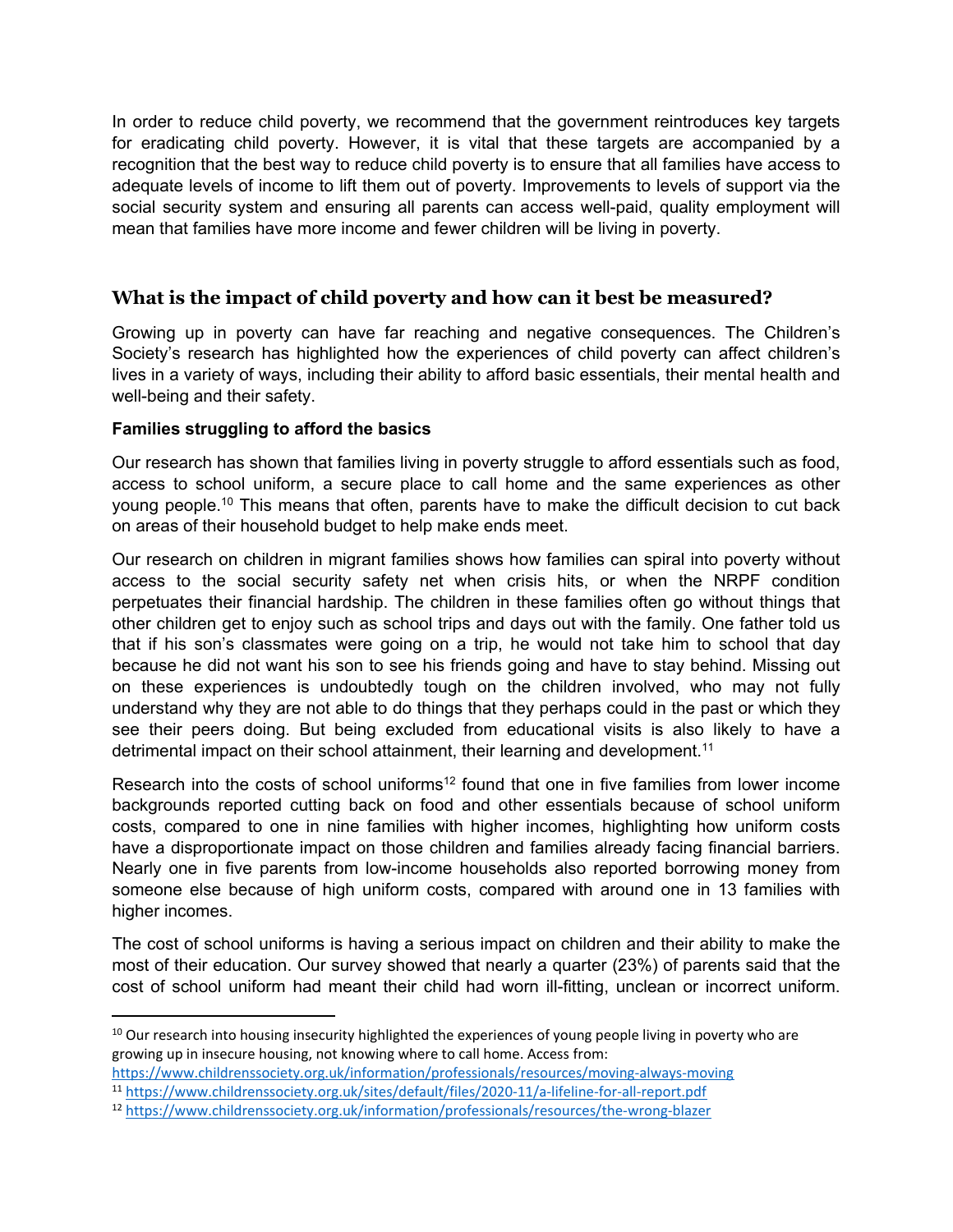Wearing the wrong uniform can lead to children being bullied, feeling left out or even being sent home from school, which can leave them missing out on education or fully participating in school life because their parents cannot afford to buy specific school uniform items.

*"My daughter has requested I write a letter saying she is injured in order to miss PE as she had lost her socks and I couldn't afford to replace them (so I had asked her to tell the teacher and ask if she could borrow some from lost property). My daughter would rather have skipped PE (which she enjoys) than possibly be overheard by one of her peers and risk the embarrassment of being poor." - Parent, February 2020*

We know that for many families, poverty can also manifest in the form of food poverty. Although this is an impact of child poverty that existed long before the pandemic, income shocks and higher household costs as children have been at home more during lockdowns has caused families to struggle.<sup>13</sup> One parent, whose child receives means-tested free school meals, said to us:

"I tell my kid to make sure they eat all their school meals as it may be the only meal they have. I often have nothing to eat and any food I do have I give to my kid as they only get *1 meal a day – I don't have a meal many days" [Parent response from TCS survey, September 2020*<sup>14</sup>

Free schools meals provide a lifeline for around 1.4million children (as of January 2020) – though by the government's own measure, there are 4.2 million children living in poverty. Many children living in poverty will be missing out on this support because of currently too-low income thresholds for eligibility.<sup>15</sup> We recommend government carry out a review into expanding Free School Meals eligibility – including extending Free School Meals to every child (up to age 16) living in a household where the parent or guardian is in receipt of Universal Credit (or equivalent benefits) and making permanent the temporary extension of Free School Meals to children

<sup>13</sup> According to the Food Foundation, in the first lockdown (March-August), 2.3 million children experienced food insecurity and during the 2020 summer holidays 850,000 children reported that they or their families visited a food bank.

<sup>&</sup>lt;sup>14</sup> The Children's Society commissioned a poll of 1,002 parents of school-age children (aged 5-16) in state schools across the UK (representation based on natural fall out of respondents) about the cost of their children's food during the average school week, after they returned to school (since Covid-19 closures). The poll was carried out by Censuswide in September 2020. Parents of children from independent schools were not included in the sample, nor were parents whose children don't attend school at all. This quote is from a parent who took part in the survey, whose child is in receipt of Free School Meals. See:

[https://coordinatedcommunitysupport.org.uk/sites/default/files/Cost%20of%20School%20Food%202020%20Policy%20Briefing](https://coordinatedcommunitysupport.org.uk/sites/default/files/Cost%20of%20School%20Food%202020%20Policy%20Briefing_22.10.20.pdf) [\\_22.10.20.pdf](https://coordinatedcommunitysupport.org.uk/sites/default/files/Cost%20of%20School%20Food%202020%20Policy%20Briefing_22.10.20.pdf)

 $15$  Currently only those families on Universal Credit who earn less than £7,400 a year are eligible for Free School Meals (excluding those covered by temporary transitional protections). This very low income threshold means that many low-income families risk being on the edge of Free School Meals eligibility, even though they might otherwise be struggling and would benefit from their children having Free School Meals. In a 2020 poll of parents, the Children's Society found that one in seven parents surveyed whose children are not receiving Free School Meals have been struggling with the costs of food during the school day, since their child returned to school following the Covid-19 school closures. We estimate that this could represent around 885,000 children. Of those who have struggled, four in ten said they had cut down on the amount of food they bought for themselves and their family to be able to pay for their child's food during the school day, while others had borrowed money from friends and family (one in five). See: [https://coordinatedcommunitysupport.org.uk/sites/default/files/Cost%20of%20School%20Food%202020%20Policy%20Briefing](https://coordinatedcommunitysupport.org.uk/sites/default/files/Cost%20of%20School%20Food%202020%20Policy%20Briefing_22.10.20.pdf) [\\_22.10.20.pdf](https://coordinatedcommunitysupport.org.uk/sites/default/files/Cost%20of%20School%20Food%202020%20Policy%20Briefing_22.10.20.pdf)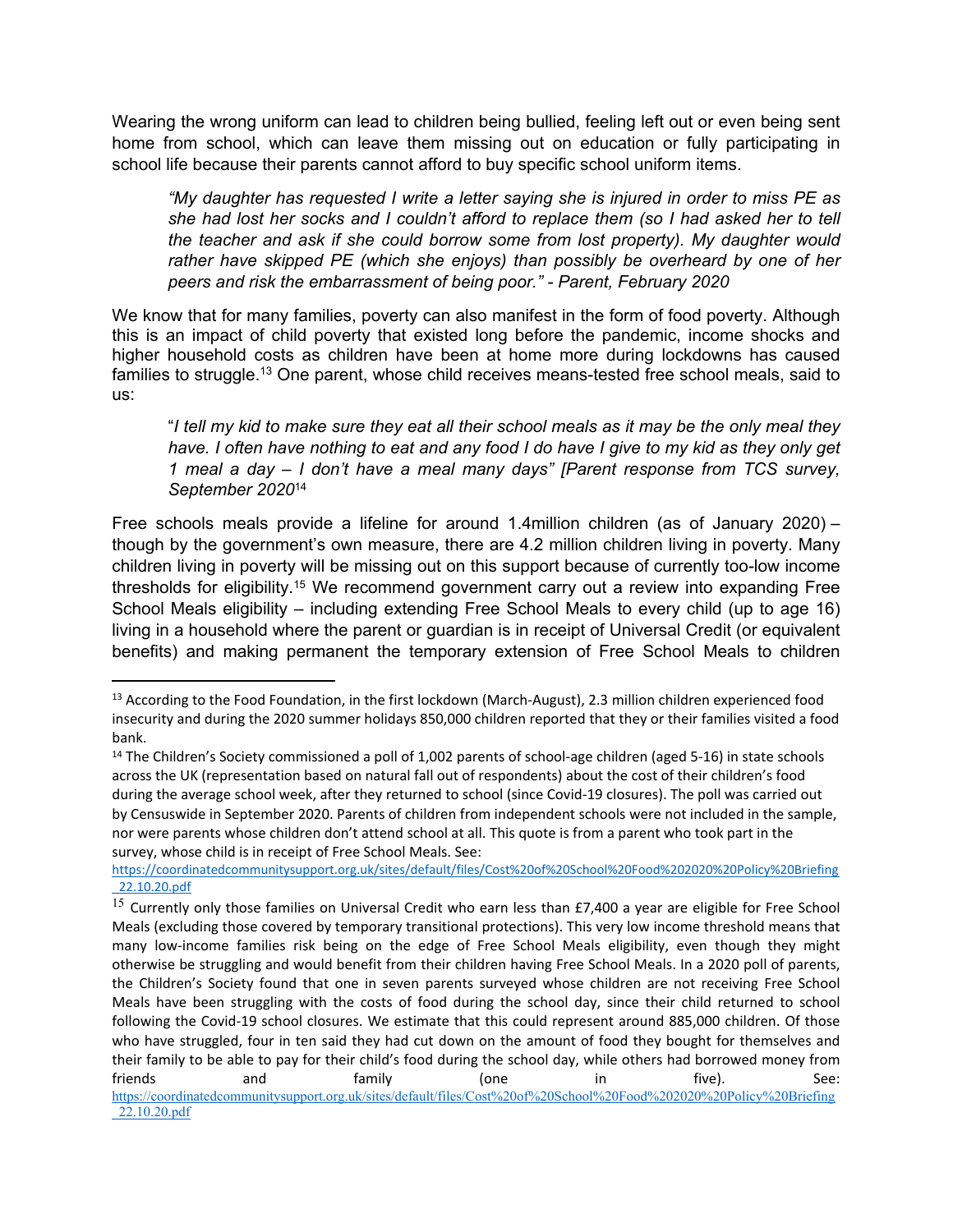whose parents have No Recourse to Public Funds. This will ensure children living in poverty do not go hungry, and face poor health and learning outcomes.

#### **Mental health and well-being**

The Children's Society's previous research into the links between childhood poverty and mental health found that children living in poverty are more likely to feel like a failure, useless and hopeless about their future than their more affluent peers. The same report found links between poverty in childhood and aspirations, highlighting that 29% of children in poverty do not feel optimistic and 22% of children in poverty do not feel useful.<sup>16</sup>

Our research has also shown that debt, when coupled with financial difficulties, can also negatively impact children's well-being. Our research found that the number of debt types, rather than the overall amount of debt a family has, is associated with poorer mental health in children. Children in families with multiple debt types are at greater risk of experiencing mental ill-health than children in families with fewer debt types.<sup>17</sup>

We found that children in families on a high income without financial difficulties appear to be protected from the potential negative impact of number of debt types on their mental health. Around 5% of children in households that have no difficulties with debt are predicted to have low well-being, compared to 23% of children in households that have debt with arrears – this means that children in households that have debt with arrears are five times more likely to have low well-being than those with no difficulties with debt.

Children reported feeling stressed an anxious about their family's debt and there was also a sense of shame and embarrassment in being unable to afford 'normal' things like their peers and being unable to socialise.

Our analysis of the Millennium Cohort Study data in the 2019 Good Childhood Report showed that there were statistically significant links between household financial strain and children's low well-being. Our analysis showed that 11% of parents reported they were finding if difficult or very difficult to manage financially and these households were classed as being in financial strain. Of those children in households in financial strain, 14.6% experienced low life satisfaction compared to 10.5% of children in households not in financial strain. Similarly, 20.1% of children in households in financial strain experienced high depressive symptoms, compared to 13.6% of children in households not in financial strain.<sup>18</sup>

#### **Increased risk of grooming and exploitation**

<sup>16</sup> Ayre, D. 2016. *Poor Mental Health: The links between child poverty and mental health problems*. The Children's Society. (Temporarily unavailable online but freely available on request).

<sup>17</sup> Ayre, D. & Emmott, E. and Pinter, I. 2016. *The Damage of Debt: The impact of money worries on children's mental health and well-being.* The Children's Society. (Temporarily unavailable online but freely available on request).

<sup>18</sup> The Children's Society. 2019. *The Good Childhood Report 2019.* (Temporarily unavailable online but freely available on request).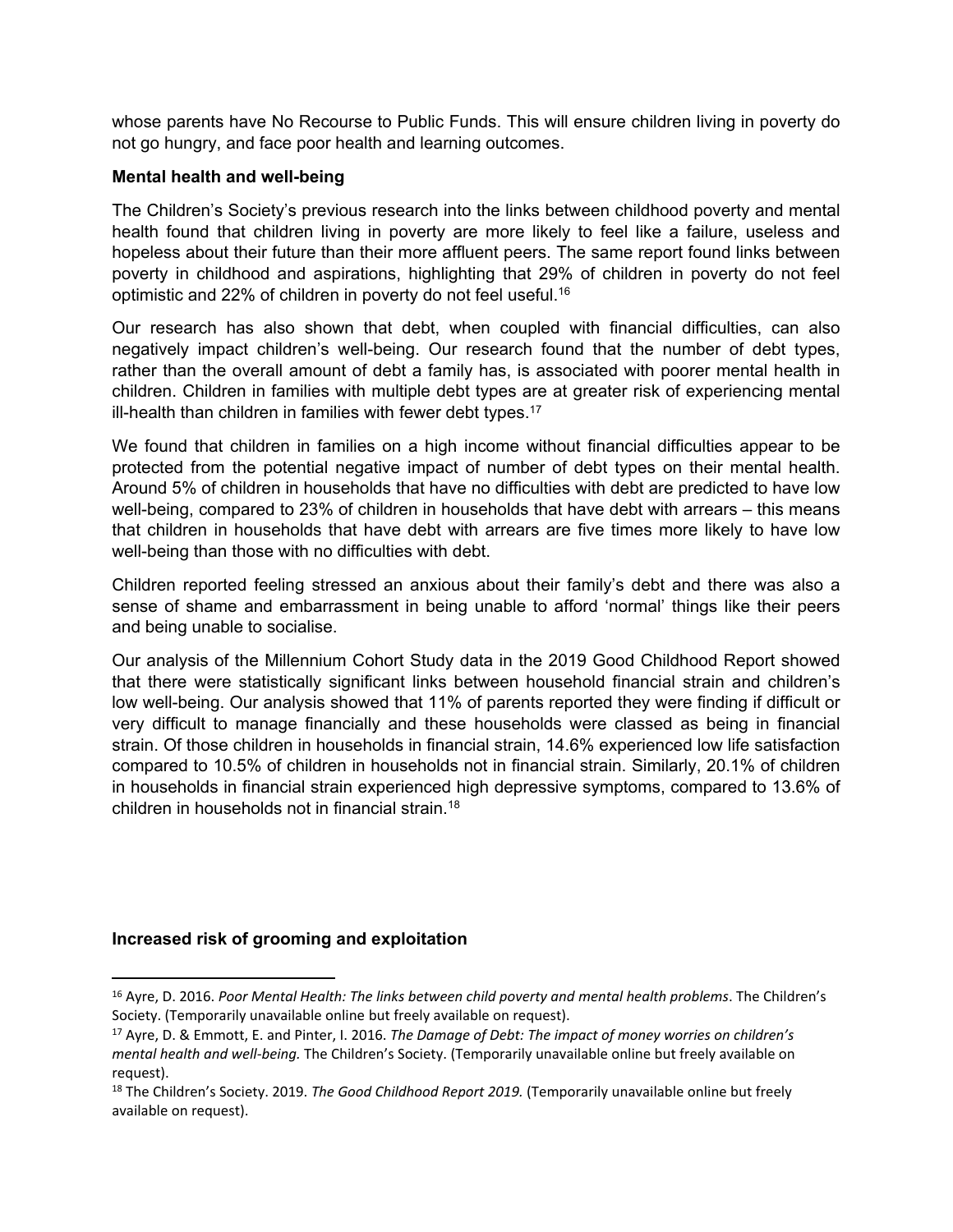The Children's Society have a long history of working with young people at risk of grooming, child sexual exploitation (CSE) and child criminal exploitation (CCE). The grooming cycles for both forms of exploitation follow very similar patterns. The grooming stage is often the start of the manipulation faced by young people. Through the grooming process, perpetrators offer and provide the young people with something they need or want. We know that for many of the young people we work with, this might be material things needed due to experiences of poverty and deprivation or items wanted such as trainers or phones the young person desires as a means of obtaining status within their own social groups. These things are provided by the criminal groups/perpetrators, as the young person has no other legitimate means of obtaining them.<sup>19</sup>

We know that any child can be at risk of exploitation. However, a combination of vulnerabilities including living in poverty place children at increased risk. Poverty in families and communities is frequently noted by our practitioners as creating opportunities for perpetrators to groom and exploit young people.

A further factor that is frequently attributed to increasing a young person's risk of exploitation is being out of mainstream education – whether this is in alternative provision, a pupil referral unit or being permanently excluded. Exclusions are by no means the root cause of this increased risk but rather indicate larger issues in a young person's life that have not been addressed.<sup>20</sup> Some groups of children are disproportionately affected by school exclusions with the Institute for Public Policy Research (IPPR) finding that excluded young people are four times more likely to have grown up in poverty than their non-excluded peers.<sup>21</sup>

There is a clear need for a long term, coordinated safeguarding response that addresses the issues in a child's life (including poverty and inequality of opportunities), nurtures children's and families' resilience to exploitation, offers a meaningful alternative to offers made by criminal groups and helps children feel safe and protected.

#### **Increased risk of experiencing violence and abuse**

We see through our direct practice that violence and abuse can be experienced by any young person irrespective of their age, race, culture, sexuality or socio-economic background. However, we know that some factors in a child's life, such as previous experiences of abuse or domestic violence at home, poverty, and inequality of opportunities in their communities can make some young people more likely to become a victim of violence.

Living in families and communities with high levels of deprivation is often noted by our practitioners as exacerbating experiences of violence. Whilst violence and abuse can happen in any community and to a person of any background, it is vital that we build a better understanding of the prevalence of violence and abuse and how it is experienced by some groups who experience greater levels of inequality and discrimination. For example, young migrant people may experience more violence and abuse due to experiences of trafficking and because of inadequate support through the immigration system, which often results in them experiencing poverty and/or being housed in accommodation together with adults who may pose risk to children.

<sup>19</sup> <https://www.childrenssociety.org.uk/sites/default/files/2020-10/counting-lives-report.pdf>

<sup>20</sup> *Ibid.*

<sup>21</sup> <https://www.ippr.org/files/2017-10/making-the-difference-report-october-2017.pdf>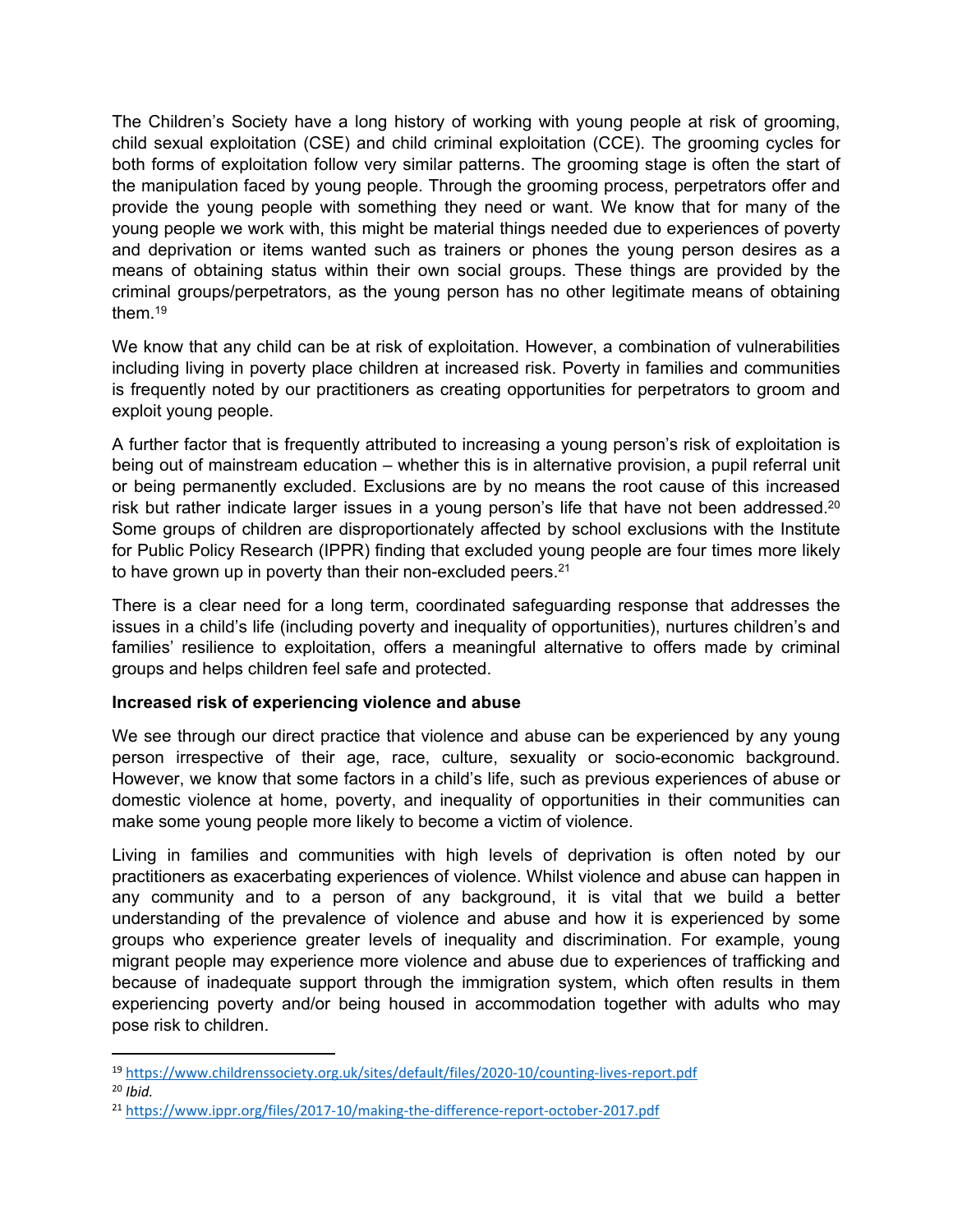#### **Joint working**

## **How effectively does the Department for Work and Pensions work with local authorities and with support organisations to reduce the numbers of children living in poverty and to mitigate the impact of poverty on children?**

Based on The Children's Society's research and practice, we believe local welfare provision is an area where the Department for Work and Pensions (DWP) can continue to do more to work with local authorities and local organisations to mitigate against the impacts of child poverty.

Local Welfare Assistance (LWA) schemes can provide a lifeline for low-income families when they experience a financial crisis. They can support families to access emergency food or fuel, urgently replace white goods or furniture, or provide emergency travel expenses.

Yet in 2015/16, the DWP ceased ring-fenced funding for LWA schemes and in 2018/19, just £41 million was spent on LWA schemes, compared to £291 million (in real terms) in 2010/11 on crisis provision through the nationally administered Discretionary Social Fund.<sup>22</sup>

This has meant that increasingly, families living in poverty have nowhere to turn when they experience a financial crisis. Our previous research has shown that 1 in 7 local authorities no longer operate a LWA scheme at all<sup>23</sup>. Instead a patchwork of provision exists across the country, and in the absence of central guidance from DWP about how LWA schemes should operate, there is a range of eligibility criteria, repeat access rules and types of awards provided. Local voluntary and community sector organisations also often step in to fill gaps in provision<sup>24</sup>

We welcome the recent steps the DWP has taken to mitigate against child poverty, most notably providing the £170 million Covid Winter Grant Scheme to local authorities in November 2020. This has helped reduce the effects of child poverty by providing a safety net for families already living in poverty who have been pushed further into crisis by the pandemic, or for families who have been affected by rapidly changing financial circumstances during the last year.

We know from insights gathered from around 50 local authorities that the majority used the Covid Winter Grant Scheme funding to deliver holiday support for families with children who have free school meals eligibility. Some supported a wide remit of children, including children in early years who have a pupil premium entitlement, young people in post-16 education who are eligible for Free School Meals, care leavers, families with No Recourse to Public Funds, kinship carers and households with children in receipt of out-of-work benefits or council tax support.

This DWP funding was ring-fenced in two ways: 80% was ring-fenced for households with children, with 20% available for any household type; 80% was allocated for food and energy and water costs, and 20% for other essentials. Although this has provided welcome financial support to low income families, given no other government funding was available for school holiday provision during the Christmas and February half term 2020 school holidays, it is important that Free School Meals provision and food related support are not conflated in the long term with discretionary emergency financial support. Both mechanisms play important and complementary roles in helping to tackle child poverty. From our research, some of the most effective uses of winter grant funding have been where it has been used to develop a mixed

<sup>22</sup> <https://www.gov.uk/government/collections/final-local-government-finance-settlement-england-2020-to-2021>

<sup>23</sup> <https://www.childrenssociety.org.uk/sites/default/files/2020-10/leave-no-family-behind.pdf>

<sup>24</sup> <https://coordinatedcommunitysupport.org.uk/content/not-making-ends-meet-0>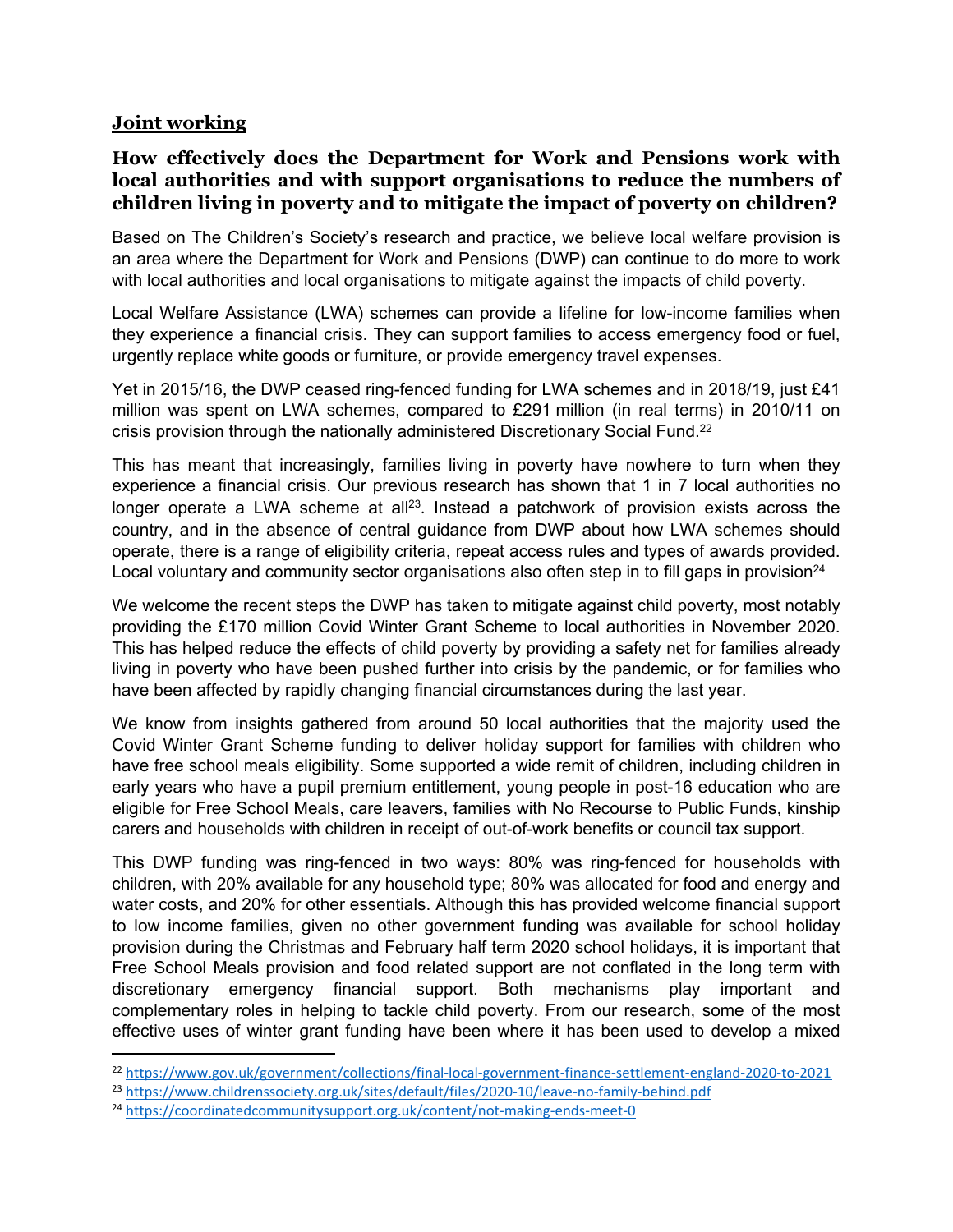support offer: used flexibly to deliver both holiday provision for low-income families, and also strengthening LWA schemes to provide a wider offer of emergency support to those families facing financial hardship more broadly.

We believe the DWP can also improve how it works with local authorities in delivery. We heard from one council how the stringent legislation that the DWP works within prevents opportunities to mitigate child poverty.

*"My most recent experience was around the use of the Winter Grant funding. We chose to utilise this funding to issue vouchers to children eligible for free school meals and preschool aged children who would be eligible under the criteria, if they were of school age over the Christmas and February school holidays.*

*To allow for a more streamlined digital approach we asked the DWP if we could use the contact details for the parents in receipt of UC, from the files we receive from the them (the DWP), as these would probably be more up to date than the historic records we have but unfortunately they refused. We managed to get the vouchers out to the parents of the children but it involved a lot more time and effort on our part.*"

The DWP should build on the progress already made with the Covid Winter grant and commit to provide a sustained £250 million per year to local authorities to deliver LWA schemes. With high levels of financial hardship expected to continue, this is not the time to discontinue investment in emergency assistance, but rather to build on it and enable councils to continue to support the most vulnerable and limit the impact of child poverty in the coming months.

In addition, the DWP should provide accompanying guidance to local authorities which sets out strong expectations for how the money should be spent to ensure that all families and children across the country receive the same level of support.

## **What would be the merits of having a cross-government child poverty strategy? How well has this worked in the past?**

The Children's Society would welcome a cross-government strategy to tackle child poverty as this would demonstrate that child poverty is a priority for government. However, it is vital that any strategy is accompanied by a piece of work which reframes how child poverty is defined and measured, specifically taking into account a lack of income as a key driver of poverty.

It is vital that any cross-government strategy is inclusive of marginalised groups, including those with irregular status and protected characteristics. We strongly recommend that policies which limit household incomes regardless of need – such as the benefit cap and the two-child limit – are reversed to reduce the numbers of children living in poverty. Yet, we also recognise that these types of policy changes would not benefit those children living in families who are locked out of the social security system, such as those subject to the No Recourse to Public Funds condition. Therefore, any child poverty strategy should include a commitment to review policies such as the NRPF condition, which can result in families facing destitution and hardship.